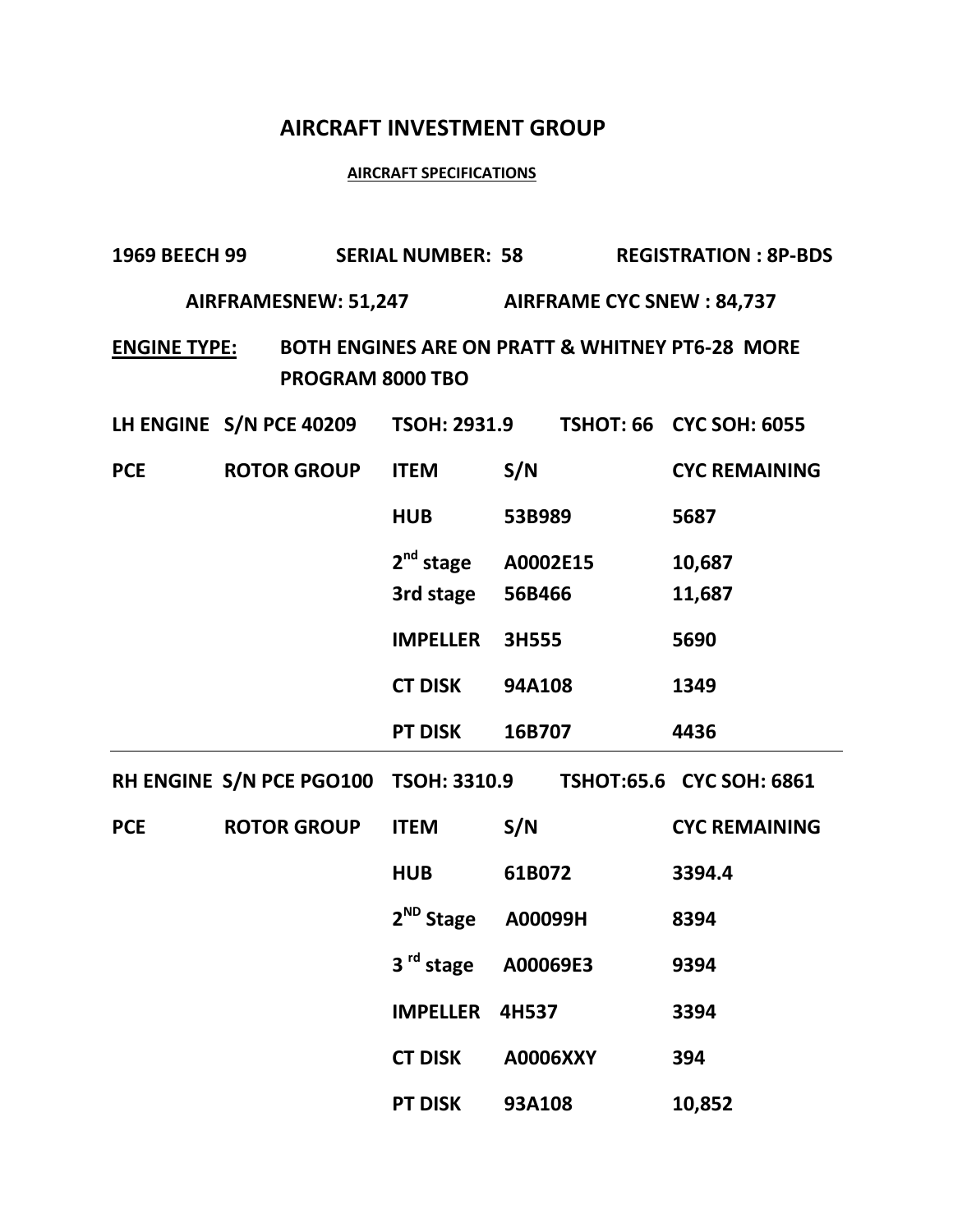| <b>PROPELLER</b> |  | <b>Hartzell HCB3TN-3B</b> |  | 3000 HR TBO OR 60 MONTHS           |
|------------------|--|---------------------------|--|------------------------------------|
|                  |  | LH S/N BUA-29338          |  | TSO: 70.0 NEXT OH DUE AT SEPT 2020 |
|                  |  | <b>RH S/N BUA-21085</b>   |  | TSO: 65.6 NEXT OH DUE AT NOV 2020  |

| AVIONICS: DUAL KING KY 196 COMMS | <b>DUAL KING KN 53 NAVS</b>      |
|----------------------------------|----------------------------------|
| <b>DUAL KING KR 87 ADF's</b>     | <b>DUAL KMA 24 AUDIO PANALS</b>  |
| KING KN 62 DME                   | KING KT 76A TRANSPONDER          |
| <b>GARMIN 400 GPS</b>            | <b>COLLINS CTL90 TRANSPONDER</b> |
| <b>SANDEL ST 3400 TAWS</b>       | KING KNI415 RADAR ALTIMETER      |
| <b>COLLINS HIS INDICATOR</b>     | <b>STD BY HORIZION INDCATOR</b>  |
| <b>KING 161 COLOR RADAR</b>      | <b>FAIRCHILD A100 CVR</b>        |

**Wing Spar Extension STC Has 9424 hours remaining – 14 pax- Cargo Door-Cargo Belly Pod- Nose baggage compartment.**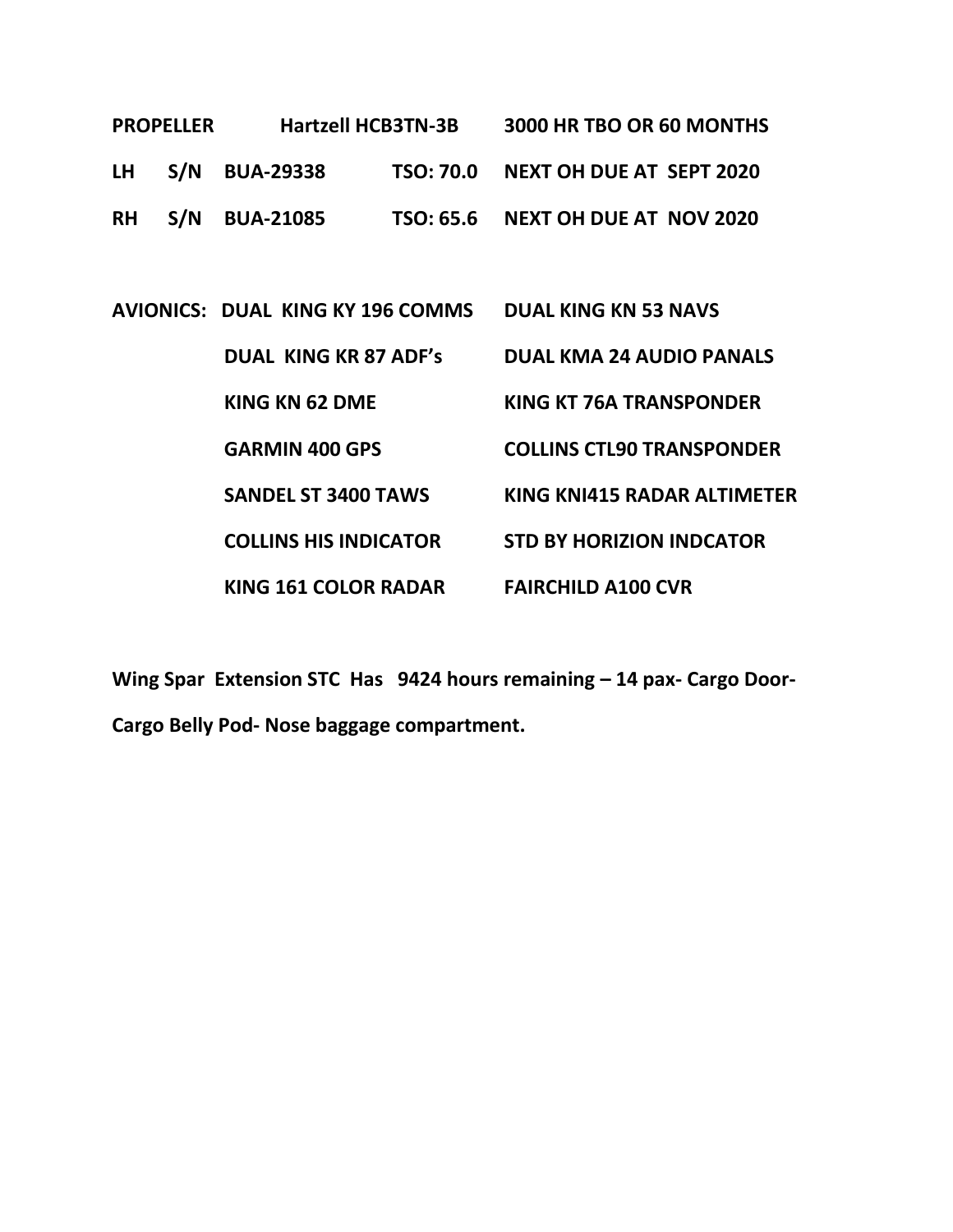**Interior: New 2015**